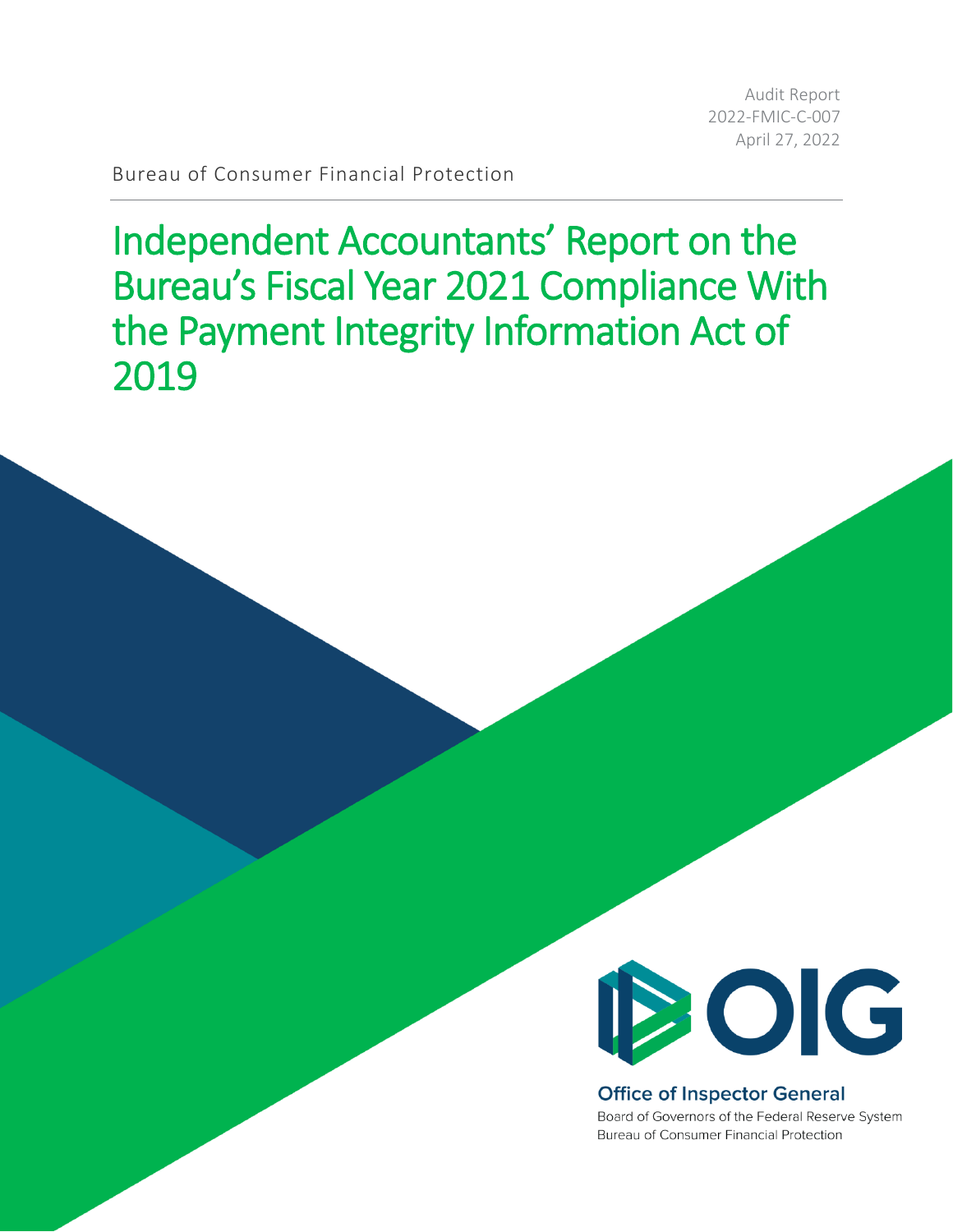

**Office of Inspector General** Board of Governors of the Federal Reserve System Bureau of Consumer Financial Protection

# **MEMORANDUM**

DATE: April 27, 2022

TO: Dana James Acting Chief Financial Officer Bureau of Consumer Financial Protection

FROM: Cynthia Gray Assistant Inspe $q\llap{/}$ or General for A $q\llap{/}$ lits and Evaluations

SUBJECT: OIG Report 2022-FMIC-C-00X: *Independent Accountants' Report on the Bureau's Fiscal Year 2021 Compliance With the Payment Integrity Information Act of 2019* 

 This memorandum transmits the subject audit report, prepared by Brown & Company CPAs and Management Consultants, PLLC. We contracted with Brown & Company to audit the Bureau of Consumer Financial Protection's compliance with the Payment Integrity Information Act of 2019 (PIIA) as it relates to the Civil Penalty Fund for fiscal year 2021.

 performance audits contained in *Government Auditing Standards*, issued by the comptroller general of The contract requires the audit to be performed in accordance with the auditing standards applicable to the United States. We reviewed and monitored the work of Brown & Company to ensure compliance with the contract and *Government Auditing Standards*. Brown & Company is responsible for the accompanying report, *Bureau of Consumer Financial Protection Civil Penalty Fund's Audit Report—Independent Accountants' Report on Compliance with the Payment Integrity Information Act of 2019 For Fiscal Year 2021*.

We appreciate the cooperation that Brown & Company received from Bureau personnel during the audit. The report will be distributed to the following individuals and organizations as required by the PIIA and Office of Management and Budget guidance:

- the Bureau director
- the Committee on Appropriations, U.S. House of Representatives
- the Committee on Appropriations, United States Senate
- the Committee on Homeland Security and Governmental Affairs, United States Senate
- the Committee on Oversight and Reform, U.S. House of Representatives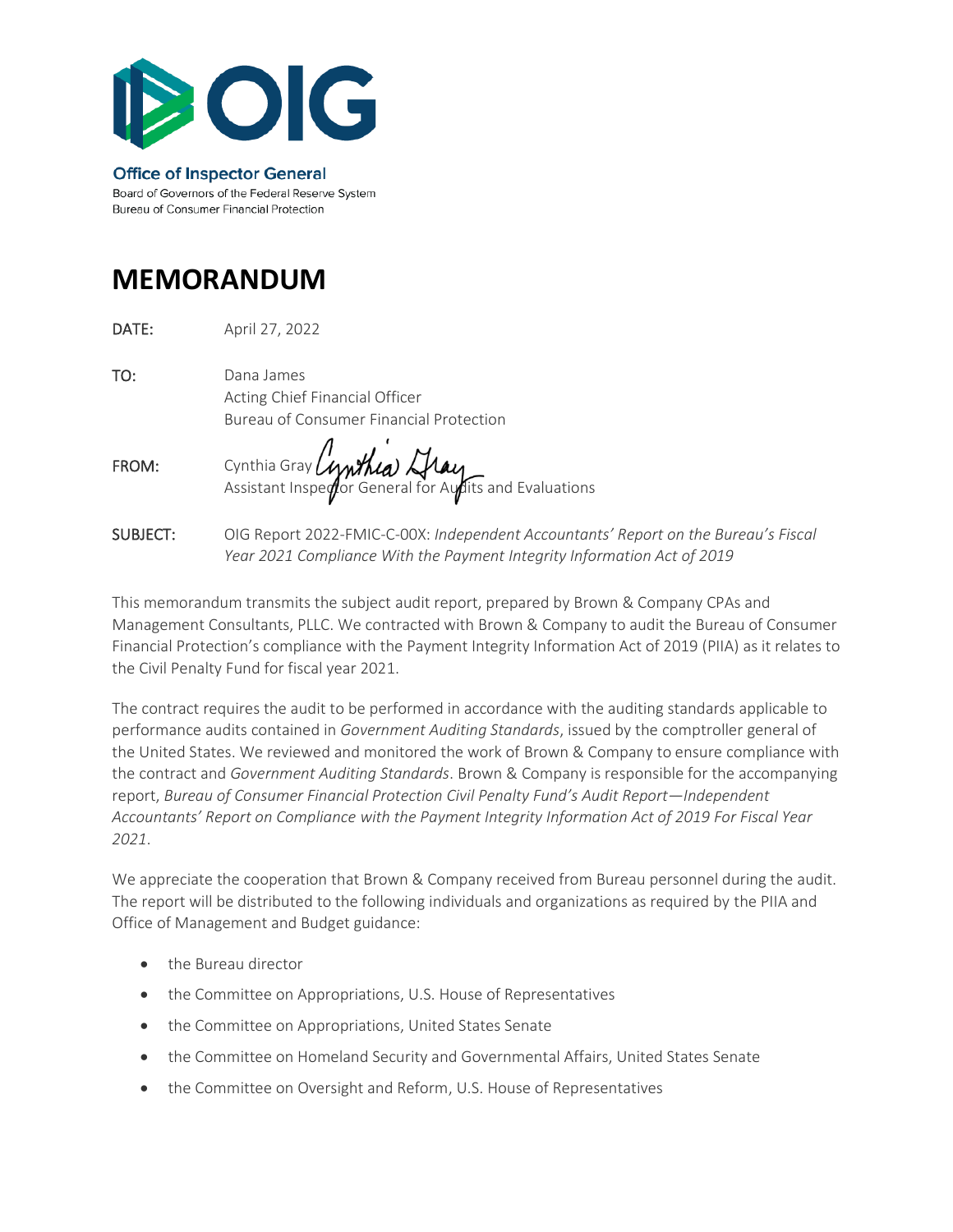- the Office of Management and Budget
- the comptroller general of the United States

Please contact me if you would like to discuss this report or any related issues.

#### Attachment

cc: Jean Chang Jan Singelmann Marianne Roth Tonya Dunham Rumana Ahmad Lauren Hassouni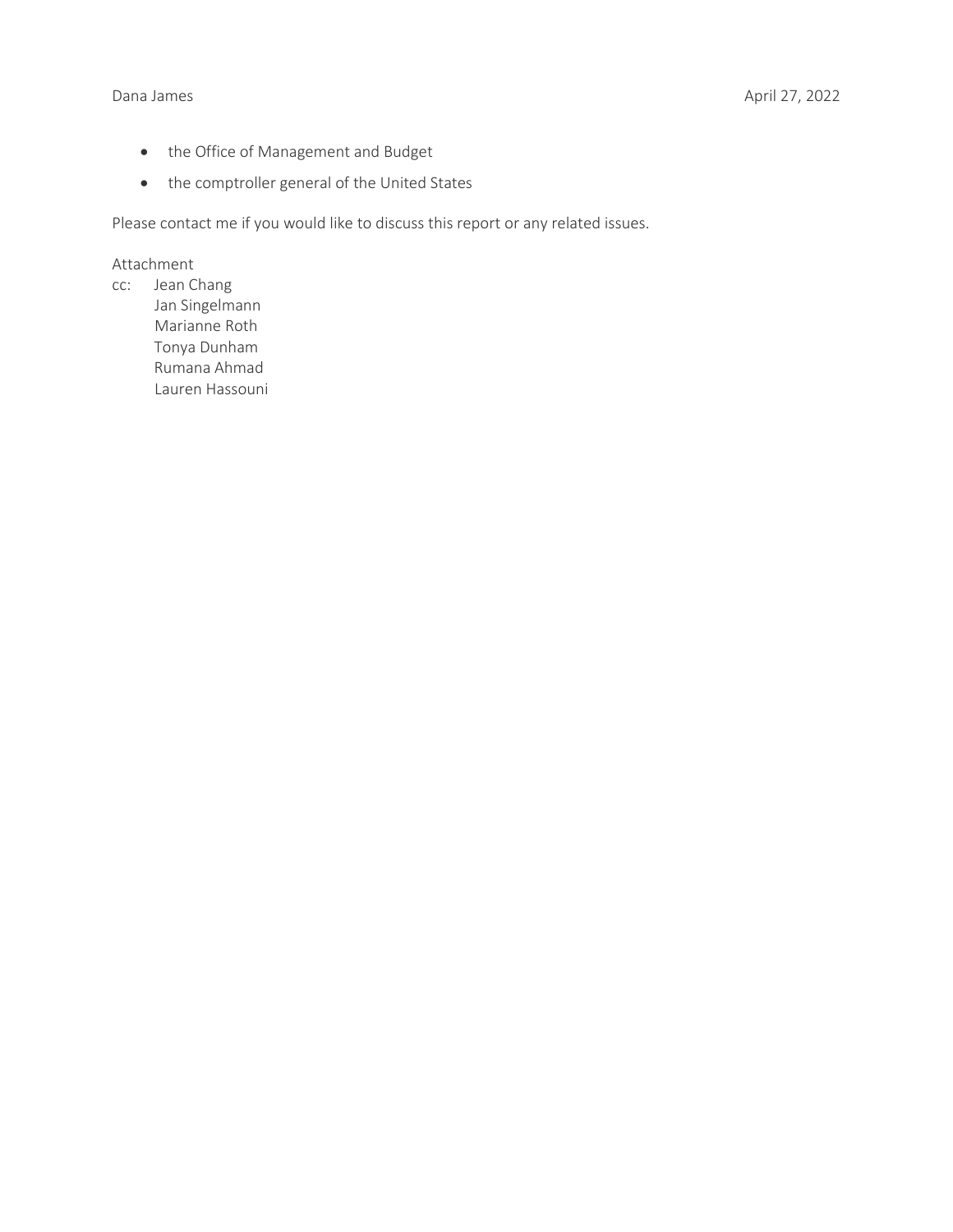# **Bureau of Consumer Financial Protection Civil Penalty Fund's Audit Report**

 **For Fiscal Year 2021 Independent Accountants' Report on Compliance with the Payment Integrity Information Act of 2019** 

# **April 27, 2022**

# **Prepared By Brown & Company CPAs and Management Consultants, PLLC**

 **NOTICE – THIS REPORT IS FOR RESTRICTED OFFICIAL USE** 

BROWN & COMPANY CONSULTANTS, PLLC CERTIFIED PUBLIC ACCOUNTANTS AND MANAGEMENT CONSULTANTS, PLLC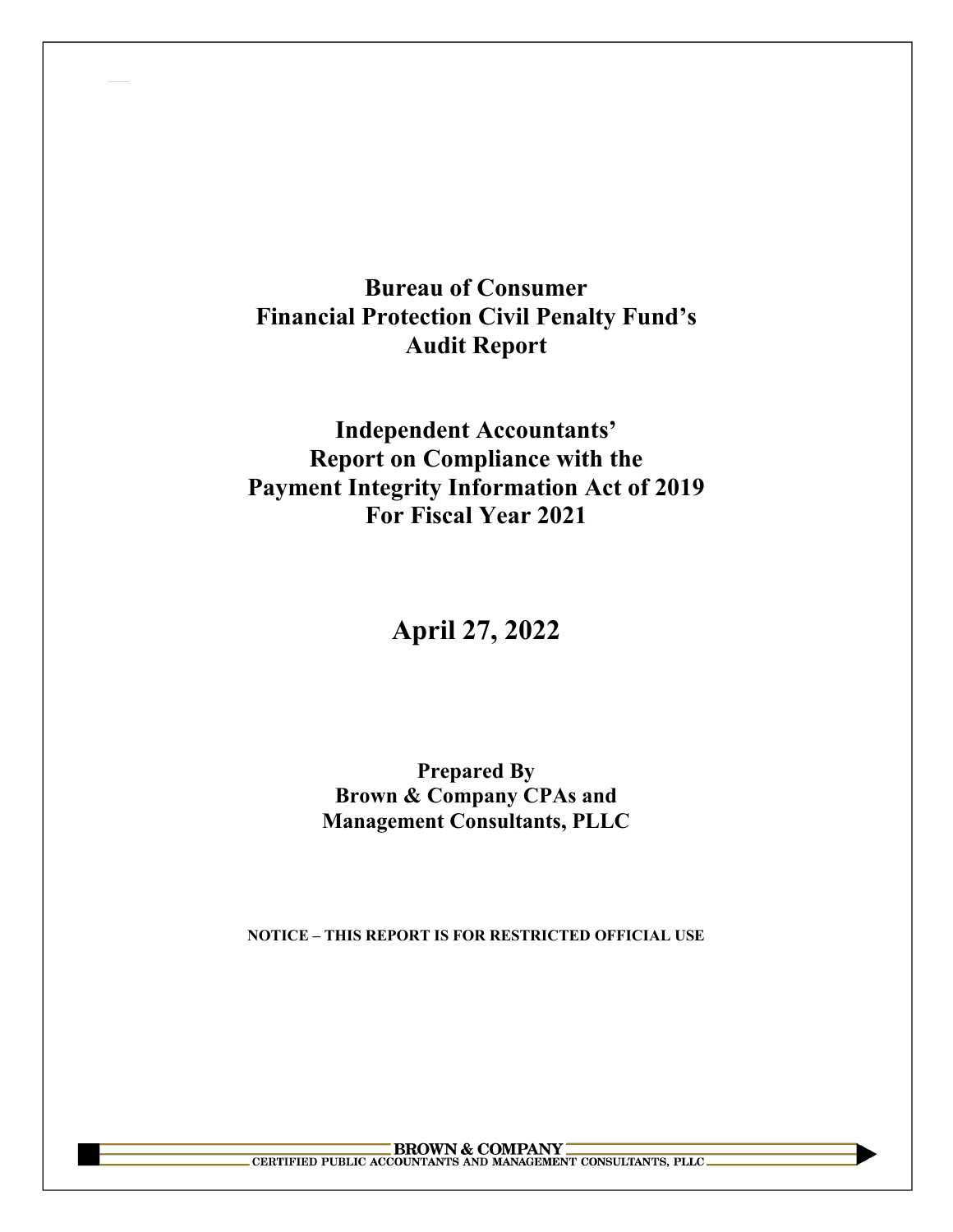

# **BROWN & COMPANYE**

CERTIFIED PUBLIC ACCOUNTANTS AND MANAGEMENT CONSULTANTS, PLLC

| To:      | Office of Inspector General                                                                                                                                                                                                 |
|----------|-----------------------------------------------------------------------------------------------------------------------------------------------------------------------------------------------------------------------------|
|          | Board of Governors of the Federal Reserve System and the                                                                                                                                                                    |
|          | Bureau of Consumer Financial Protection                                                                                                                                                                                     |
| From:    | Brown & Company CPAs and Management Consultants, PLLC                                                                                                                                                                       |
| Subject: | Memo to Transmit the Bureau of Consumer Financial Protection Civil Penalty Fund's<br>Audit Report, Independent Accountants' Report on Compliance with the Payment Integrity<br>Information Act of 2019 For Fiscal Year 2021 |
| Date:    | April 27, 2022                                                                                                                                                                                                              |

 Brown & Company CPAs and Management Consultants, PLLC (Brown & Company) was engaged to the *Payment Integrity Information Act of 2019* (PIIA), for Fiscal Year 2021 as required by the Act. This perform a performance audit of the Bureau of Consumer Financial Protection's (Bureau) compliance with memo serves as the transmittal memo to the Office of Inspector General for the Board of Governors of the Federal Reserve System and the Bureau of Consumer Financial Protection.

 information for the audit. It was a pleasure working with the Office of Inspector General as well as the Bureau who provided the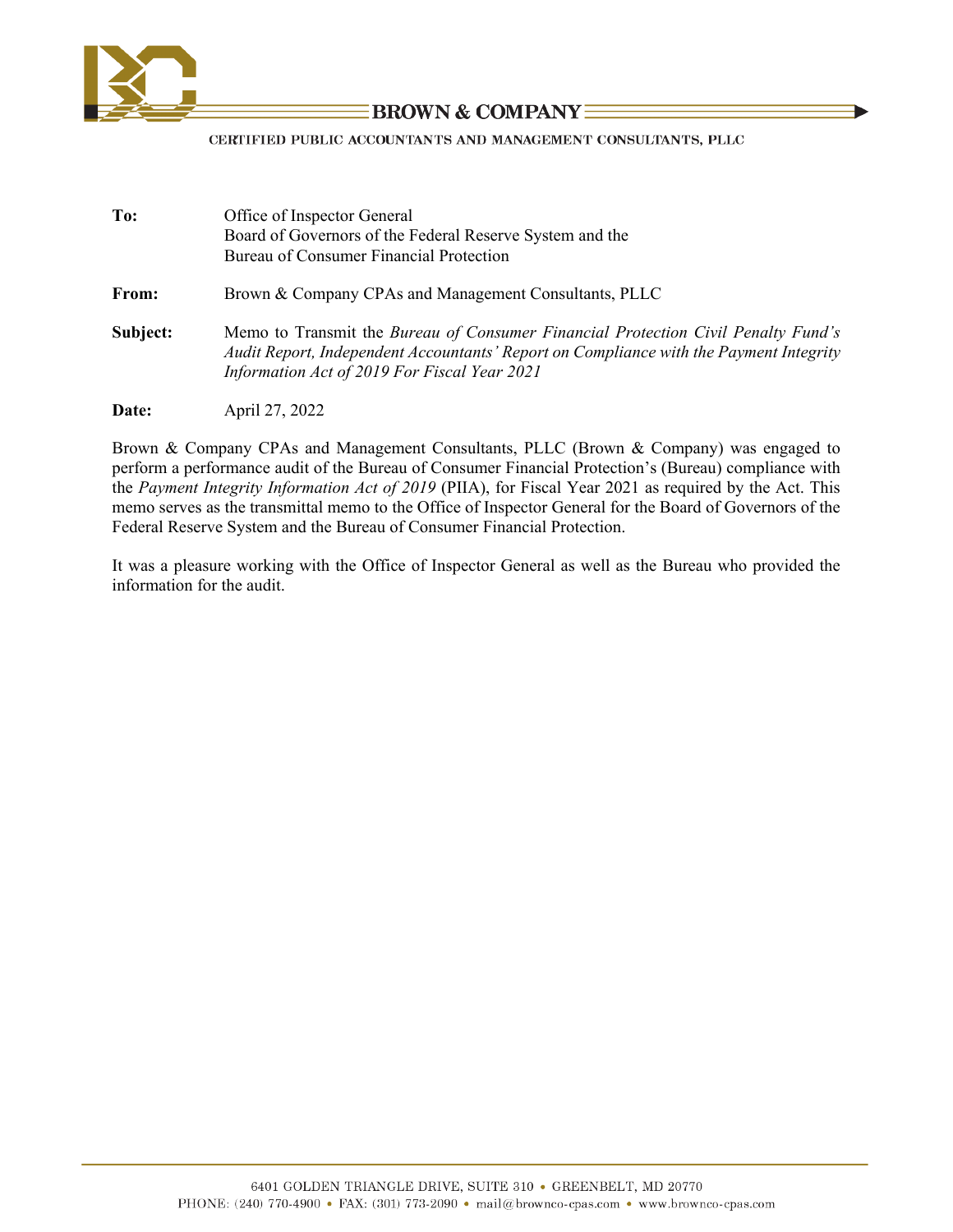# **Bureau of Consumer Financial Protection Civil Penalty Fund's Audit Report**

# Independent Accountants' Report on Compliance with the Payment Integrity Information Act of 2019 (PIIA) For Fiscal Year 2021

## **Table of Contents**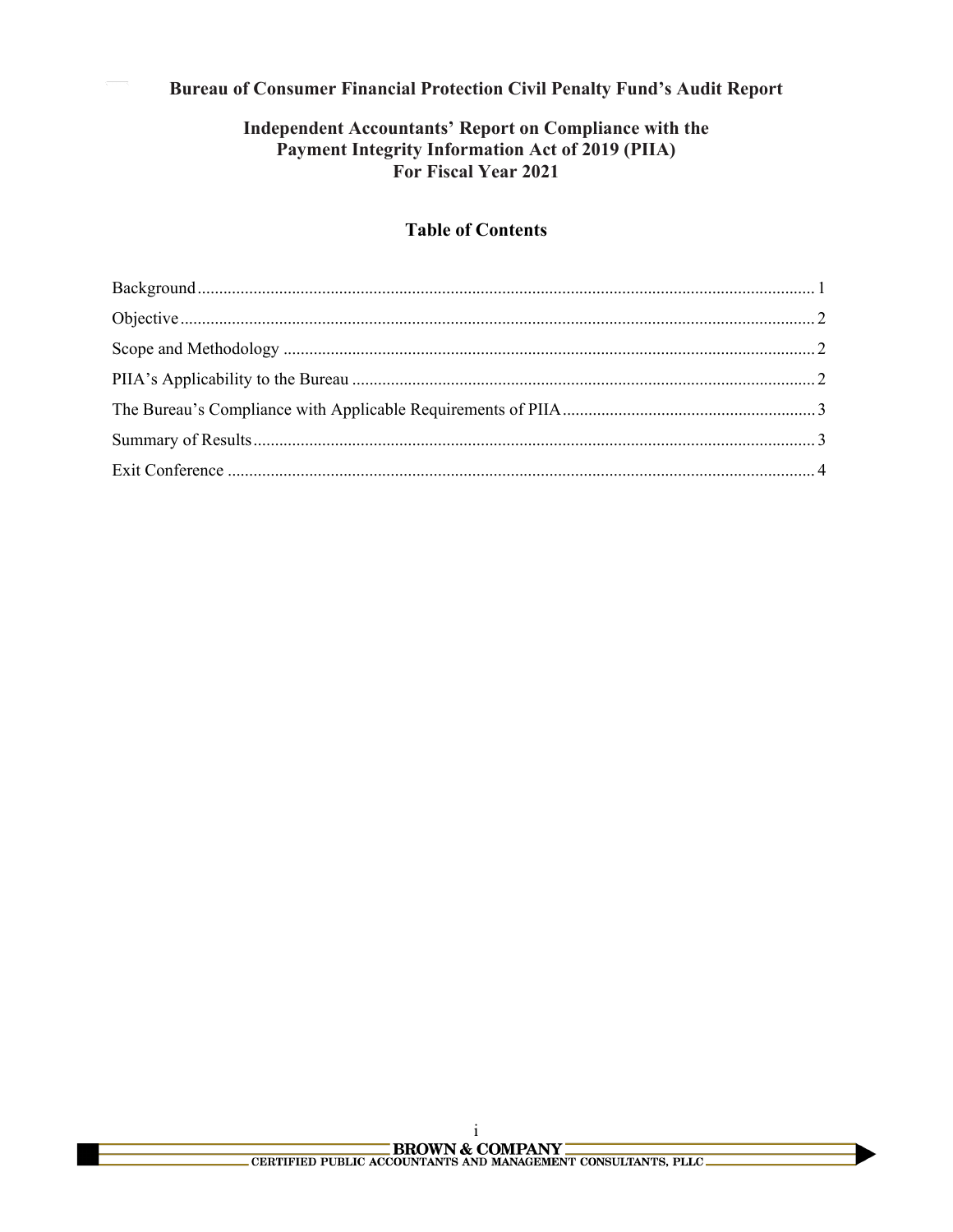

**BROWN & COMPANY -**

CERTIFIED PUBLIC ACCOUNTANTS AND MANAGEMENT CONSULTANTS, PLLC

#### **Bureau of Consumer Financial Protection Civil Penalty Fund's Audit Report**

### **For Fiscal Year 2021 Independent Accountants' Report on Compliance with the Payment Integrity Information Act of 2019**

#### <span id="page-6-0"></span>**Background**

 Financial Protection (Bureau). The requirements will be taken under consideration during the audit of the Bureau's compliance with the PIIA for fiscal year 2021 (FY 2021). On March 2, 2020, the President signed into law the *Payment Integrity Information Act of 2019*, Pub. L. No. 116-117 (PIIA) (also referred to as the "Act"). This Act largely reorganizes the various requirements that previously were found in the *Improper Payments Information Act of 2002*, the *Improper Payments Elimination and Recovery Act of 2010*, and the *Improper Payments Elimination and Recovery Improvement Act of 2012*. The new law repeals all three of these laws and replaces them with a consolidated framework found at 3[1](#page-6-1) U.S.C.  $\S$ § 3351-58.<sup>1</sup> The new law contains additional requirements for the Bureau of Consumer

threshold dollar amount<sup>2</sup> that may be susceptible to significant improper payments. Significant means that in the preceding fiscal year, the sum of a program or activity's improper payment(s) may have exceeded either (1) \$10 million of all program or activity payments made during that fiscal year, and 1.5 percent of program outlays, or (2) \$100 million.<sup>[3](#page-6-3)</sup> The PIIA requires agency heads to periodically review all programs and activities that the head of the executive agency administers; and identify all programs and activities with outlays exceeding the statutory

on whether the agency complies with PIIA.<sup>4</sup> Compliance is defined by PIIA to mean that the agency has In addition, PIIA requires that each fiscal year, the Inspector General of each agency determine and report done the following:

- agency for the most recent fiscal year; and posted on the website of the executive agency that statement and any accompanying materials required under guidance of the Office of Management and Budget; 1. Published improper payments information with the annual financial statement of the executive
- 2. Conducted a program specific risk assessment for each program or activity that conforms with the requirements under section 3352(a), if required;
- 3. Published improper payments estimates for all programs and activities identified under section 3352(a) in the accompanying materials to the annual financial statement, if required;
- 4. Published programmatic corrective action plans prepared under section 3352(d) that the executive agency may have in the accompanying materials to the annual financial statement, if required;
- 5. Published improper payments reduction targets established under section 3352(d) that the executive agency may have in the accompanying materials to the annual financial statement

<span id="page-6-1"></span><sup>&</sup>lt;sup>1</sup> Chapter 33 of Title 31, United States Code, is amended by adding "Subchapter IV—Improper Payments," and repealing the Improper Payments Information Act of 2002, Improper Payments Elimination and Recovery Act of 2010, and Improper Payments Elimination and Recovery Improvement Act of 2012.

<span id="page-6-3"></span><span id="page-6-2"></span> $2$  The statutory threshold is \$10,000,000 of all reported program or activity payments of the executive agency made during that fiscal year and 1.5 percent of program outlays. 31 U.S.C. §§ 3352(a)(1)(B).<br><sup>3</sup> 31 U.S.C. § 3352(a)(3)(A).<br><sup>4</sup> 31 U.S.C. § 3353(a)(1).

<span id="page-6-4"></span>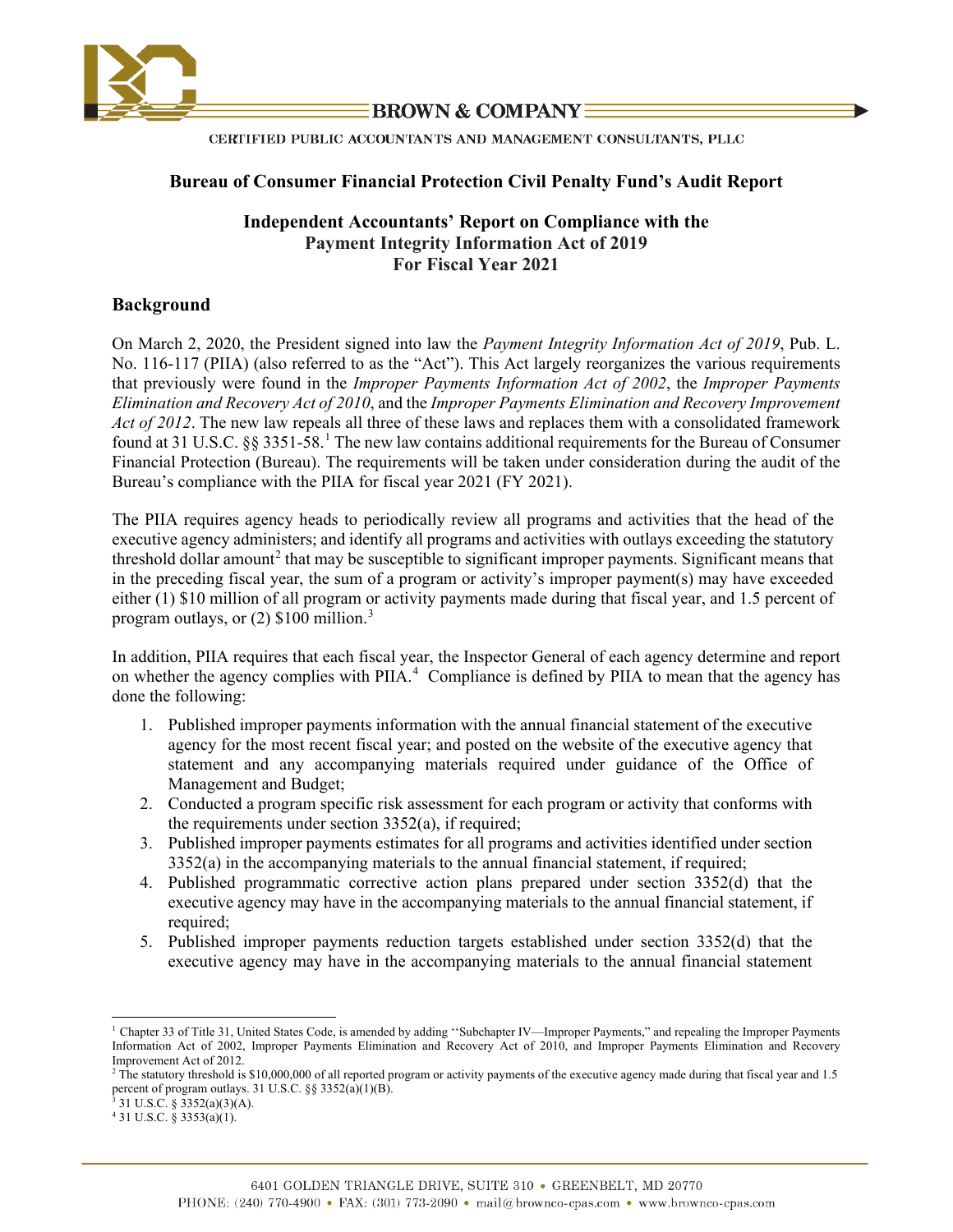for each program or activity assessed to be at risk, and has demonstrated improvements and developed a plan to meet the reduction targets, if required; and

 6. Reported an improper payment rate of less than 10 percent for each program and activity for which an estimate was published under section  $3352(c)$  $3352(c)$  $3352(c)$ , if required.<sup>5</sup>

 Based on these statutory criteria, if an agency does not meet one or more of these requirements, as required, it is not compliant with PIIA.

# <span id="page-7-0"></span>**Objective**

The objective of this audit was to determine whether the Bureau complied with PIIA for FY 2021. We assessed the Bureau's compliance with the reporting requirements set forth in PIIA.

### <span id="page-7-1"></span>**Scope and Methodology**

Our audit scope covered the time period October 1, 2020 through September 30, 2021.

To determine the Bureau's compliance with PIIA for FY 2021 we:

- 1. Used a combination of the requirements in *OMB Circular A-123, Appendix C* (M-21-19, March 2021), *OMB Circular A-136* (August 10, 2021), and *Council of Inspectors General on Integrity and Efficiency (CIGIE) Guidance for Payment Integrity Information Act Compliance Reviews*  (October 26, 2021).
- *Fiscal Year 2021* (Financial Report) and accompanying materials. 2. Reviewed the Bureau's *Financial Report of the Bureau of Consumer Financial Protection*,
- *Fiscal Year 2021* (Financial Report) and accompanying materials. 3. Reviewed the Bureau's risk assessment of the Civil Penalty Fund and other pertinent documentation.
- 4. Interviewed Bureau officials responsible for the oversight of the Civil Penalty Fund and the PIIA reporting process.
- 5. Concluded whether the Bureau met each of the six PIIA compliance requirements for the Civil Penalty Fund.

 We conducted our fieldwork from November 13, 2021 through March 9, 2022 in Greenbelt, MD. We obtain sufficient and appropriate evidence to provide a reasonable basis for our findings and conclusions conducted this performance audit in accordance with U.S. Government Accountability Office, *Generally Accepted Government Auditing Standards*. Those standards require that we plan and perform the audit to based on our audit objective. We believe that the evidence obtained provides a reasonable basis for our findings and conclusions based on our audit objective.

## <span id="page-7-2"></span> **PIIA's Applicability to the Bureau**

The Dodd-Frank Wall Street Reform and Consumer Protection Act (Dodd-Frank Act) established two funds related to the programs and operations of the Bureau: The Bureau Fund and the Consumer Financial Civil Penalty Fund (Civil Penalty Fund). The Bureau's operations are funded principally by transfers made by the Board of Governors of the Federal Reserve System. The funds that are transferred from the Federal Reserve System are deposited into the Bureau Fund. The Dodd-Frank Act provides that funds obtained by or transferred to the Bureau Fund are not to be construed as government funds or appropriated monies; therefore, the Bureau has determined that the Bureau Fund is not subject to PIIA.

 The Bureau also maintains a separate fund, the Civil Penalty Fund, into which the Bureau deposits the civil penalties it collects in judicial and administrative actions for violations of federal consumer financial law. Funds in the Civil Penalty Fund may be used for payments to the victims of activities for which the civil

<span id="page-7-3"></span>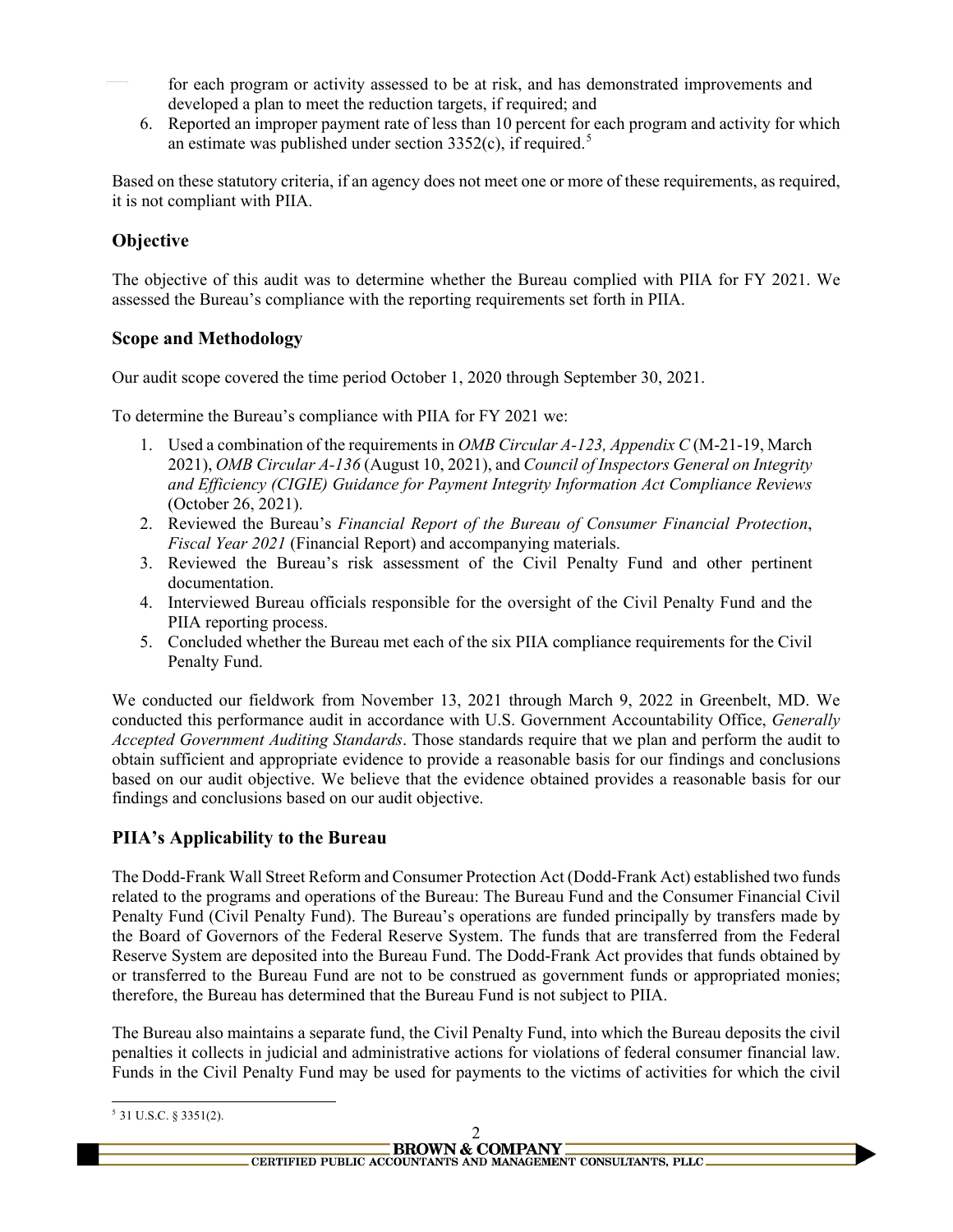Civil Penalty Fund monies to harmed consumers for fiscal year 2021 in its Financial Report. penalties have been imposed. To the extent that such victims cannot be located or such payments are otherwise not practicable, the Bureau may use funds in the Civil Penalty Fund for the purpose of consumer education and financial literacy programs. According to the Civil Penalty Fund rule, funds in the Civil Penalty Fund may also be used for administrative costs associated with making payments to Civil Penalty Fund victims. Because the Dodd-Frank Act is silent on whether funds in the Civil Penalty Fund should be construed as government funds or appropriated monies, the Bureau has determined that the Civil Penalty Fund is subject to PIIA. Therefore, the Bureau is required to conduct a periodic risk assessment of the Civil Penalty Fund at least once every three fiscal years. The Bureau reported \$98,934,238 in distributions of

#### <span id="page-8-0"></span> **The Bureau's Compliance with Applicable Requirements of PIIA**

We determined that the Bureau complied with the applicable requirements of PIIA for FY 2021 as they relate to the Civil Penalty Fund. Specifically, we found that the Bureau met the first two requirements by (1) publishing an annual financial statement for the most recent fiscal year and posting that report and any accompanying materials on the agency website and (2) conducting a program-specific risk assessment for the Civil Penalty Fund. The other four requirements are not applicable to the Civil Penalty Fund, as the Bureau has determined that the Fund is not susceptible to significant improper payments. The results of our review, by requirement, are detailed below in our Summary of Results.

#### <span id="page-8-1"></span>**Summary of Results**

 **statement for the most recent fiscal year and post that report and any accompanying 1. Did the Bureau publish improper payments information with the annual financial materials required by the Office of Management and Budget on the agency website?** 

 its Financial Report and accompanying materials required by the Office of The Bureau complied with this requirement by publishing on the agency's website Management and Budget, dated November 15, 2021, as required by PIIA.

#### **2. Did the Bureau conduct a risk assessment for each program or activity that conformed with section 3352(a) of PIIA (if required)?**

The Bureau complied with the requirement to conduct a program-specific risk assessment every three years for the Civil Penalty Fund in FY 2021. The risk assessment showed that the risk of improper payments for the Civil Penalty Fund is low. The 2021 risk assessment considered the eleven<sup>6</sup> applicable risk factors that

<sup>11.</sup> The risk of fraud as assessed by the executive agency under the Standards for Internal Control in the Federal Government published by the Government Accountability Office (commonly known as the 'Green Book').



<span id="page-8-2"></span><sup>6</sup> The eleven risk factors are:

<sup>1.</sup> Whether the program or activity is new to the agency;

<sup>2.</sup> The complexity of the program or activity reviewed;

<sup>3.</sup> The volume of payments made through the program or activity reviewed;

<sup>4.</sup> Whether payments or payment eligibility decisions are made outside of the agency, such as by a State or local government;

<sup>5.</sup> Recent major changes in program funding, authorities, practices, or procedures;

<sup>6.</sup> The level, experience, and quality of training for personnel responsible for making program eligibility determinations or certifying the payments are accurate;

<sup>7.</sup> Significant deficiencies in the audit report of the agency or other relevant management findings that might hinder accurate payment certification;

<sup>8.</sup> Similarities to other programs or activities that have reported improper payment estimates or been deemed susceptible to significant improper payments;

<sup>9.</sup> The accuracy and reliability of improper payment estimates previously reported for the program or activity, or other indicator of potential susceptibility to improper payments identified by the Inspector General of the executive agency, the Government Accountability Office, other audits performed by or on behalf of the Federal, State, or local government, disclosures by the executive agency, or any other means;

<sup>10.</sup> Whether the program or activity lacks information or data systems to confirm eligibility or provide for other payment integrity needs; and